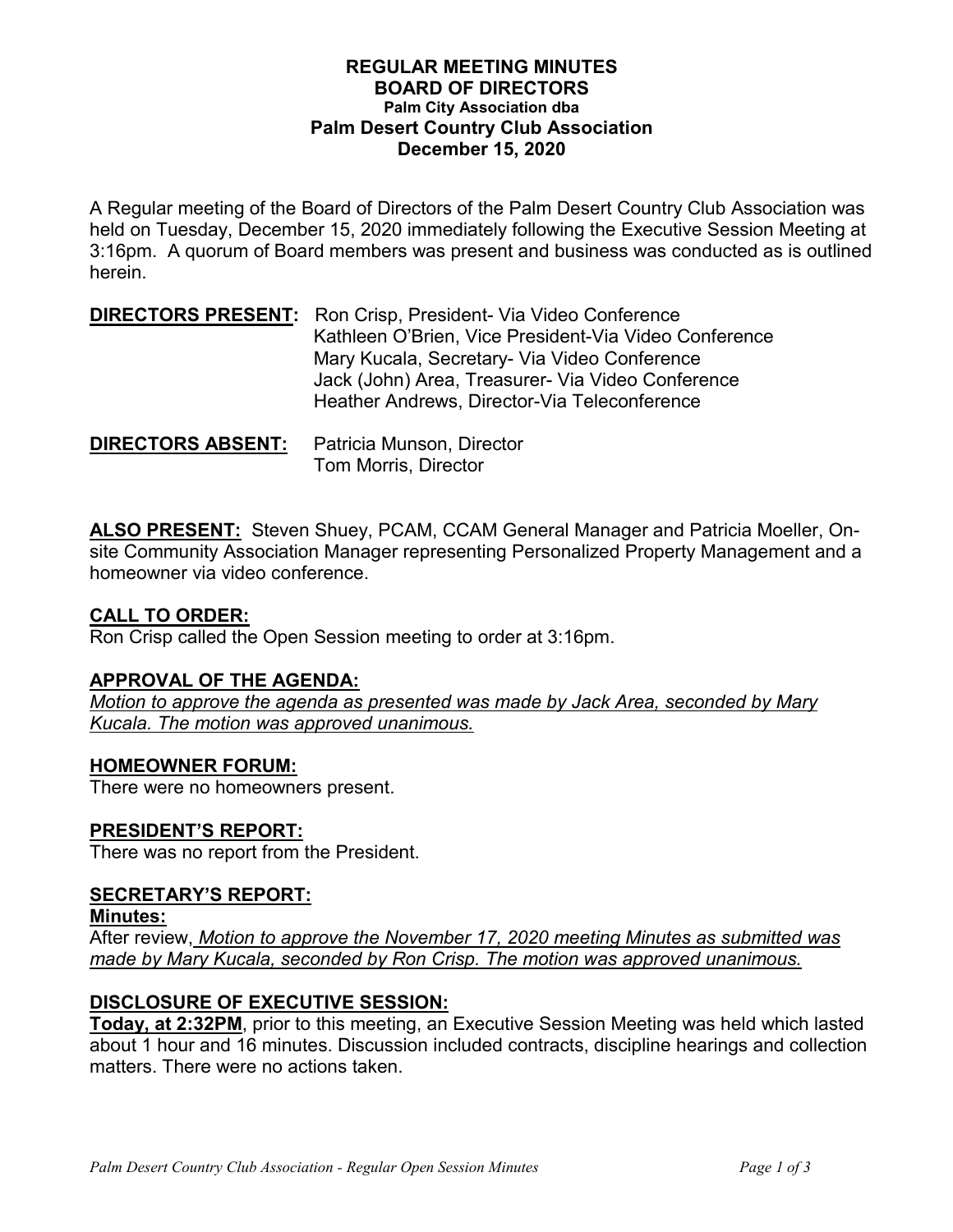## **TREASURER'S REPORT:**

The Treasurer's report was given by Treasurer, Jack Area. The November 30, 2020 financial reports were reviewed in detail along with a one-page summary addressed to the Board. It was noted that the bank statements and reconciliations were reviewed. All Financial documents including the general ledger, Balance sheet, Revenue & Expense statement, check registers, bank statements & reconciliations, and delinquency reports were provided to the board for their review as per Civil Code.

It was noted that there is an operating CDAR account in the amount of \$60,500.51 that matures every four (4) weeks. The Board has opted to allow the CDAR to continue to roll over into another four (4) week term.

After review, *Motion to accept the November 30, 2020 financial report and bank reconciliations as prepared was made by Mary Kucala, seconded Kathleen O'Brien. The motion was approved unanimous.* 

### **COLLECTION REPORT:**

The Board reviewed the collection report. There were no actions taken.

### **COMMITTEE REPORTS:**

Emergency Preparedness Committee No report.

Neighbors Helping Neighbors Program for PDCCA - Chair, Kathleen O'Brien Kathleen reported that for Thanksgiving that she delivered turkeys to families in need.

### Social Committee-Lighted Golf Cart Parade

The Lighted Golf Cart Parade was a success. There were about 20 golf carts that participated. The Golf Cart Parade even made the local news. The board members in attendance did the judging for the best lighted golf cart. Gift cards were handed out to the four best lighted golf carts. Management was thanked for putting on such a wonderful event.

### **CURRENT BUSINESS:**

There were no current business items.

### **NEW BUSINESS:**

Outdoor Storage Closet Door Frame The outdoor storage closet door frame has been repaired.

### **Management Reports:**

The Management reports for the period ending November 30, 2020 which consisted of the Operations Report, Violation Report, the Architectural Request Report, and Closed Escrow Report were reviewed.

After review*, Motion to accept the Management Reports as prepared by Management was made by Mary Kucala, seconded by Heather Andrews. The motion was approved unanimous.*

## **NEXT MEETING:**

The next regular Board of Directors Meeting has been scheduled for Tuesday, January 19, 2021 immediately following the 2:00pm Executive Session Meeting. The Homeowners Open Forum starts at 3:00 p.m.